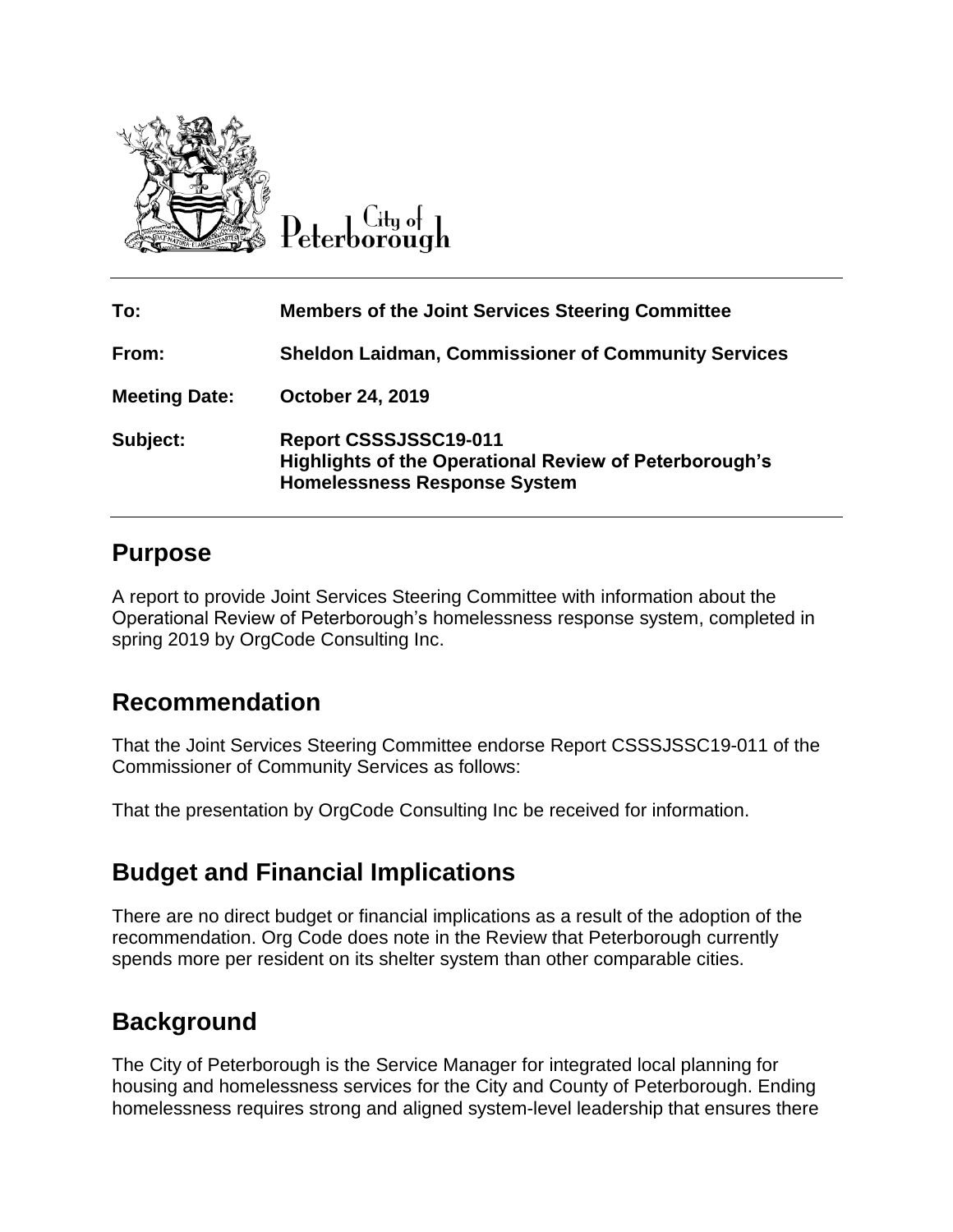are efforts across systems and organizations to improve effectiveness and client outcomes.

In the fall of 2018, the City retained OrgCode Consulting, Inc. (OrgCode) to undertake an Operational Review of the local homelessness response system. OrgCode has specific expertise as a leading resource for communities working to end homelessness. The Review focused on an examination of the local homelessness response system to evaluate its effectiveness as a system of care dedicated to preventing and ending homelessness. Further attention was paid to the need to move from a focus on managing homelessness through emergency responses to a system focused on prevention of homelessness and providing permanent housing.

The project included:

- data and document review
- site visits to examine commitment to evidence-informed practices
- samples of policies and procedures
- reviews of case files
- key informant interviews
- a survey of service providers, and
- engagement with people with lived experience of homelessness.

The goal was to identify successes, challenges and opportunities for enhancement in the collective plan to end and prevent chronic homelessness. Highlights of the Operational Review are attached as Appendix A.

## **Connecting People to Permanent Solutions**

The emergency shelter system in Peterborough absorbs the pressures of homelessness in the community. Recommendations to enhance local shelter services by connecting individuals using emergency shelters to permanent solutions were to:

- 1. Focus on diverting people from entering shelters; and
- 2. Dedicate resources into permanent housing options using Housing First philosophies and principles.

A key observation made was that the development of system-wide responses based on best practices for emergency shelter, outreach and drop-in-services (which impact the inflow of people into the system) are in the early stages of becoming housing-focused and aligning to the current thought and practice related to preventing and ending homelessness.

For example, in Housing First-led systems, shelter activity is focused on getting people housed, while other access points such as drop-in centres, meal programs, faith community, etc. are the mechanism to identify people to be housed next.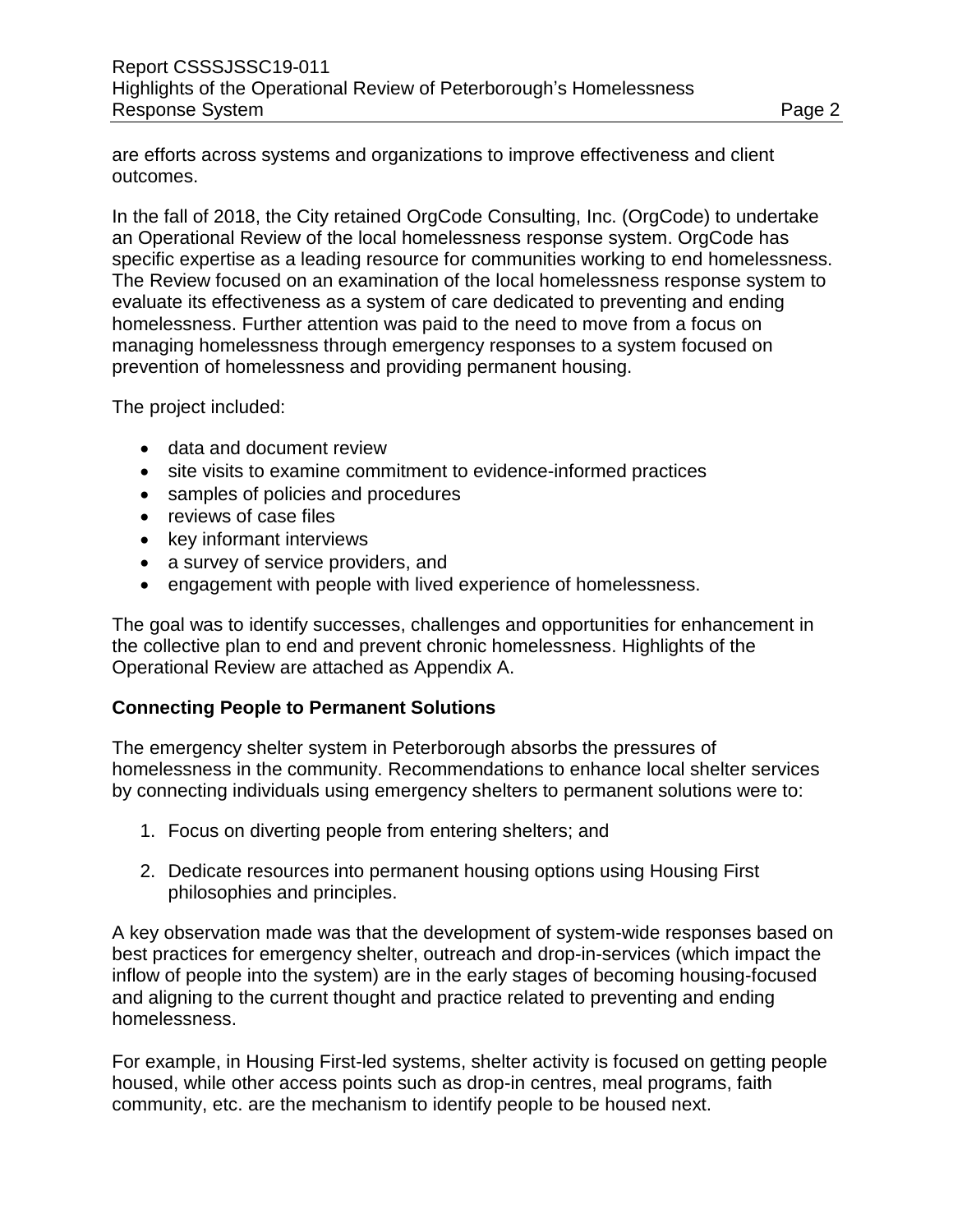#### **Noted Successes**

Findings from the Operational Review included the following positive feedback:

As the identified Service Manager for Provincial investments, the City of Peterborough has done an admirable job in fostering an alignment to evidence informed practices while remaining responsive to the local realities and unique pressures impacting the homelessness system of care...The City of Peterborough and its funded agencies have demonstrated strong leadership and dedication to serving the individuals and families experiencing homelessness.

Also noted are the development and launch of a Coordinated Access System, improvements in data collection and analysis to better understand the inflow and outflow of individuals within the homelessness system.

#### **Challenges**

As a snapshot of housing and homelessness system management in Ontario, the report states that: "As is the scenario for all Service Managers, the challenge of preventing and ending chronic homelessness by 2025 will continue to demand transformation, performance management and operational oversight within its administration of services but also in the programs and community partners that it funds and supports throughout the region."

The focus on emergency shelters, outreach activities, meal programs, drop-in centres, and other emergency responses has demanded a huge portion of the available housing and homelessness funding. Best practices indicate the opportunities should be made to shift investments to shelter diversion and permanent housing.

#### **Opportunities**

OrgCode recommendations outline actionable opportunities to move forward toward the goal of ending homelessness by 2025 and becoming a "Functional Zero" community. "Functional Zero" is defined as a systematic response that ensures homelessness is prevented whenever possible, or is otherwise a rare, brief, and non-recurring experience.

Recommendations include:

• Implement a performance management framework that incorporates Standard Operating Procedures, management supports, quality control and quality

assurance strategies internally and for funded programs. This enhances transparency, accountability and collaboration among system providers as well as housing stability for residents.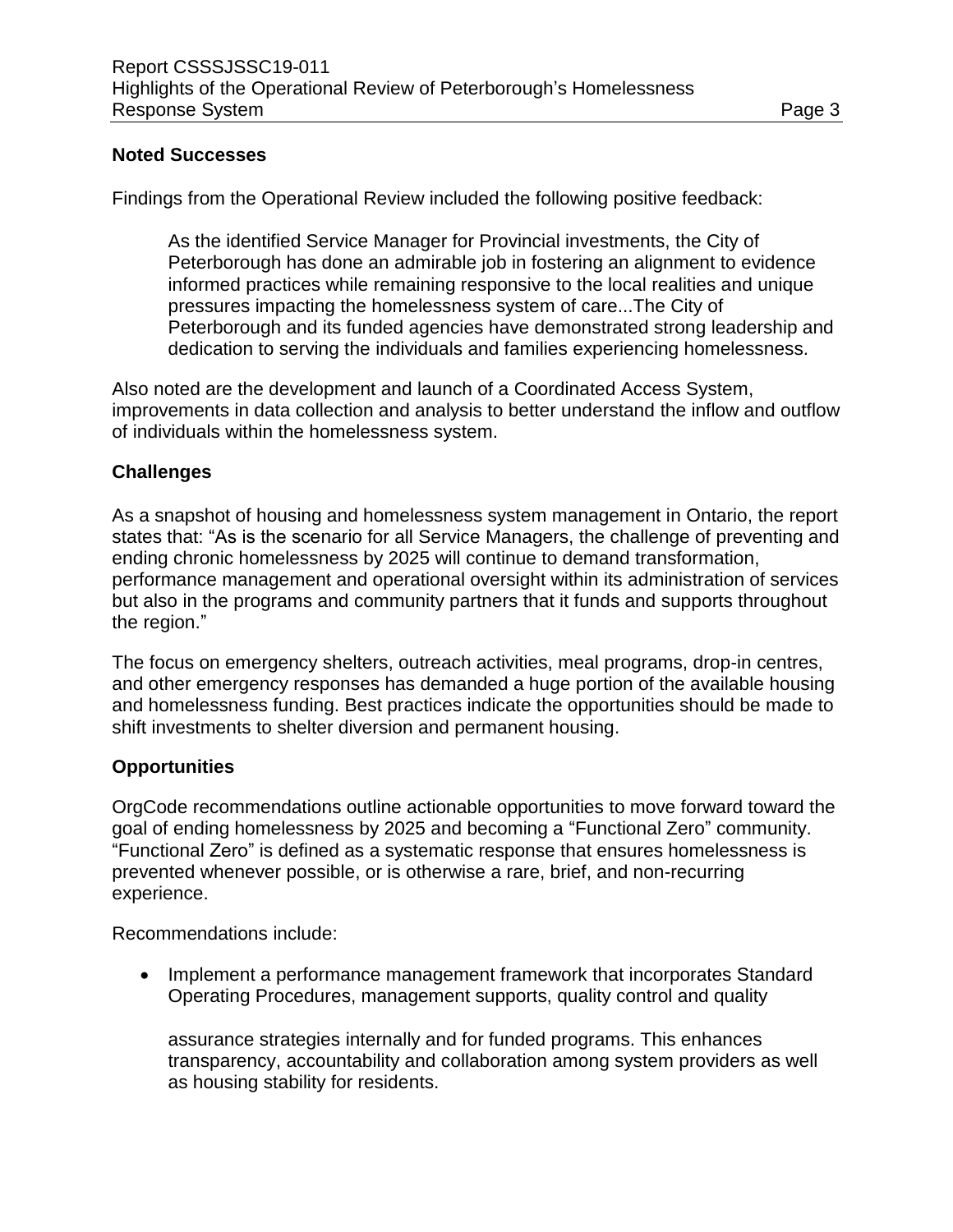- Decrease the inflow of new people into homelessness. Approaches to improve efforts to prevent and rapidly exit from homelessness were identified. A plan for broader diversion of families and individuals should be developed.
- Build on the progress made in collecting data and monitoring activities and progress. The City's Homelessness System Data Administrator manages system-level data, and the By-Name Priority List to ensure there are measurable outcomes for individuals and system progress.
- Connect homelessness and the available social and community housing options. This is especially important because "the lack of affordable and appropriate housing options available in Peterborough currently provides the greatest challenge in the community's goal of achieving Functional Zero for chronic homelessness."
- Establish a more coordinated, and potentially centralized, housing placement service. This includes designated housing locator positions within the system whose sole purpose is landlord recruitment and retention.
- Establish youth homelessness specific goals and targets in the long-term housing and homelessness plan.
- Ensure system-wide professional development standards are learned and applied consistently throughout the system including trauma-informed and Indigenous cultural competency training and access to cultural programming.
- Establish the City in a strategic role of leading policy formation for the housing and homelessness service system. The Program Integrity Officer (PIO) helps turn the recommendations in actionable opportunities. The PIO position is integral to the growth, alignment and enhancement of the local homelessness and re-housing supports system.
- Explore the possibility of creating more Permanent Supportive Housing models to support households that require the intensity and frequency of the supports offered under this model.

#### **Moving Forward**

Several of the recommendations are underway or completed. Others are reflected in revised goals and objectives in the 5-year Review of the 10-year Housing and Homelessness Plan. OrgCode states that "Although much work is still required to achieve the goals […], with a focus on human centered system design and strategic

planning, achieving functional zero for chronic homelessness is indeed possible over the next 5 years." The described opportunities for system-level improvements "will enhance transparency, accountability and collaboration while also improving stability and housing outcomes for residents."